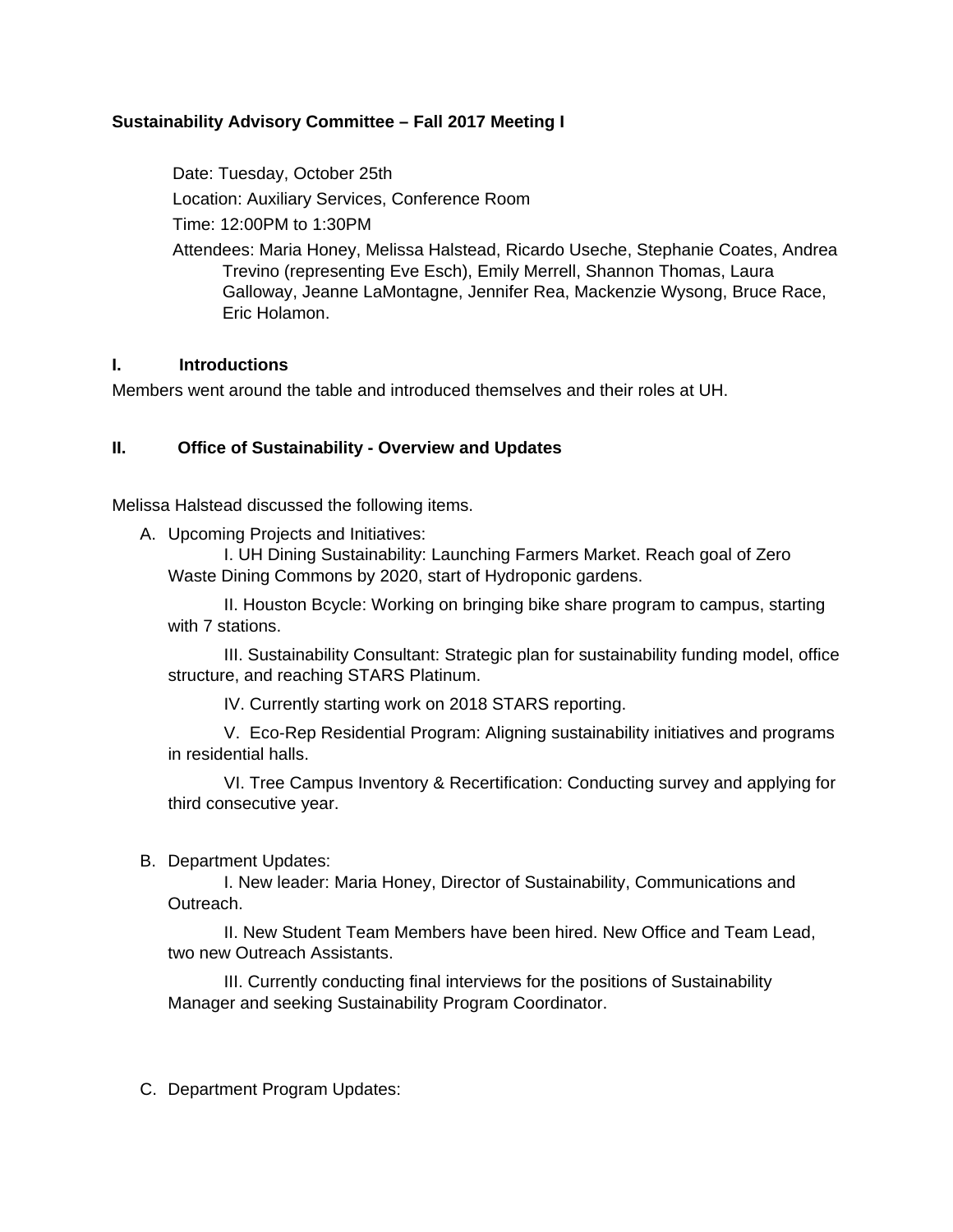I. Discontinuation of Farm to Work: Demand was not as expected, our partners with the farmers, Plant it Forward will continue with participating at the Farmers Market.

II. Eco-Representative Residential Program: Looking to assist Residence Hall leaders in either expanding their current programs, or creating brand new ones.

III. AASHE poster presentation of COAST.

IV. Keep Houston Beautiful - Mayor's Proud Partner Luncheon on November 13th.

V. Bike MAPP under review: will be providing email copy of bike policy review. Committee is looking to review map, submit edits and changes. Submit suggestions to Sustainability Advisory Committee to Melissa by October 20<sup>th</sup>, submissions are due by October 23.

# **III. Office Priorities for FY 17/18**

- A. Sustainability Consultant: Riverstone Sustainability. Workshop has been tentatively scheduled for week of October 25th. Inviting all committee members to attend, Melissa will send out a calendar invite and agenda.
- B. AASHE STARS reporting: Seeking to achieve Platinum this reporting period. Will soon start collecting data and it is appreciated from Committee members to provide updated contact information for data gathering.
- C. Programming for Spring: Recyclemania, Sustainability Fest, Earth Week and Community Garden. Members could host tables, attend, promote, etc. Get in contact with us if interested. Committee members are encouraged to interact with UH community body and represent the sustainability committee.
- D. SGA has passed a Climate bill with Second Nature, our office is currently conducting research and how the bill would impact our office and the school as a whole. Goal of sharing information with Committee members and get feedback and guidance from everyone.
- E. Bike Share Implementation: Contract has been sent for signatures, working on student survey with SETS to be launched on Nov 6th to find where the stations should be located and receive student feedback. Dr. Race asked if we have been coordinated with College of Technology as they have been working on software tools. Melissa said yes. No official timeline regarding implementation has been determined.
- F. UH Dining: farmers market launched, reaching for zero waste by 2020, hydroponics garden.

# **IV. Committee Overview**

Maria Honey discussed the following items.

A. Structure of 6 voting members, plus non-voting members. Meeting twice a semester, twice in Fall/Spring. Diligent and strategic on what's covered.

I. Expectations: Inform inability to make it or if you must leave early. Give advice and recommendations. Connect with other individuals to expand the committee coverage.

II. Attendance: Must be taken for transparency of voting items. Proposed email voting, no objection of it. Sending minutes for review.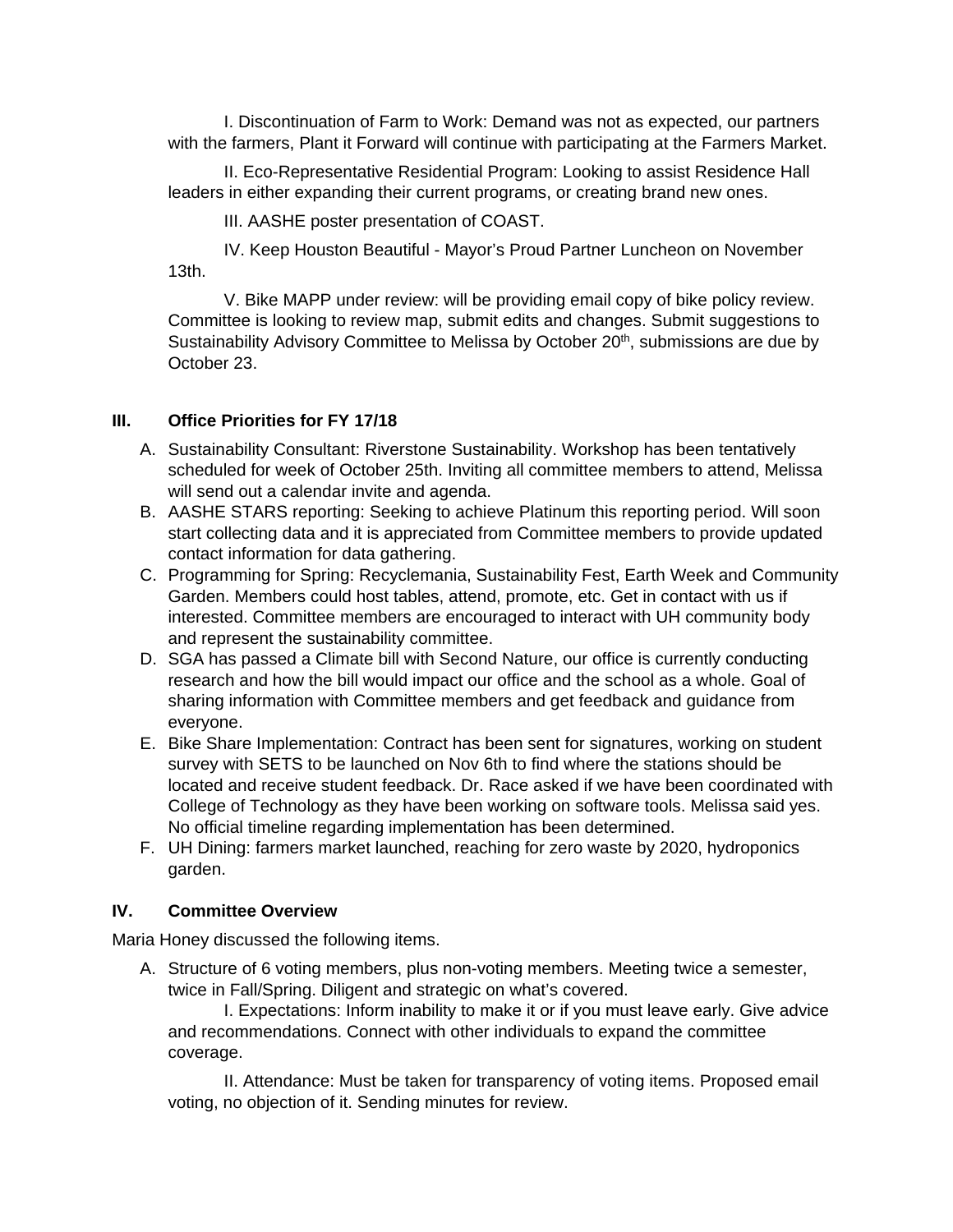III. Member opportunities: Opportunities to have your help and assistance with promotion/support of programs and events. Committee is open to events and ideas that we can all collaborate on.

#### B. Bylaws

I. Proposing title: Sustainability Advisory Committee, added as representation of connection with leadership and task force. Name was accepted.

II. Modified number of voting members from 13 to 6. Possible to expand. Seeking staff council member, student representative. Suggestion by Dr. Race to propose an uneven number of voting members. Student at large position for tiebreakers.

III. Added expectations from members in bylaws.

IV. Added Chair and Vice Chair: Consider nominating self or others for positions. Email will be sent to rest of the committee. The person nominated must accept the nomination. This is will voted on during next committee meeting.

V. Suggestion to create overlapping terms to better educate and prepare the new member. All members were in agreeance with suggestions.

VI. Removed ex-officio appointing authority. Removed grievances.

## **Feedback requested by Nov. 13th. Voting will be done at next meeting.**

C. Learning outcomes

Melissa Halstead discussed the following items.

Learning outcomes were introduced to align with A&F committee standards and to enhance the committee member knowledge base and experience.

I. Better understand MAPP, provide feedback and suggestions on better distribution.

II. Committee members will understand the use of the AASHE, STARS tracking system to monitor our sustainability progress on campus & additionally be familiar with gaps in scoring to better reach point goals.

III. Identify at least three sustainability initiatives on campus.

# **V. Member Announcements**

## A. **Eric - COAST**

I. COAST has a reported 1900 students using the program. There are 640 carpools, with a mean size of 3.3. Around 250 fac/staff participating.

II .An estimated offset of 1700 parking spaces, almost at four year goal after 1st year.

III .Brainstorming ideas for people that come to campus on limited days or only during the evening.

IV. Also thinking of bikeshare subsidies for people on campus or its surroundings.

## B. **Dr. Bruce Race**

I. Bcycle effort has made connections with classes and students.